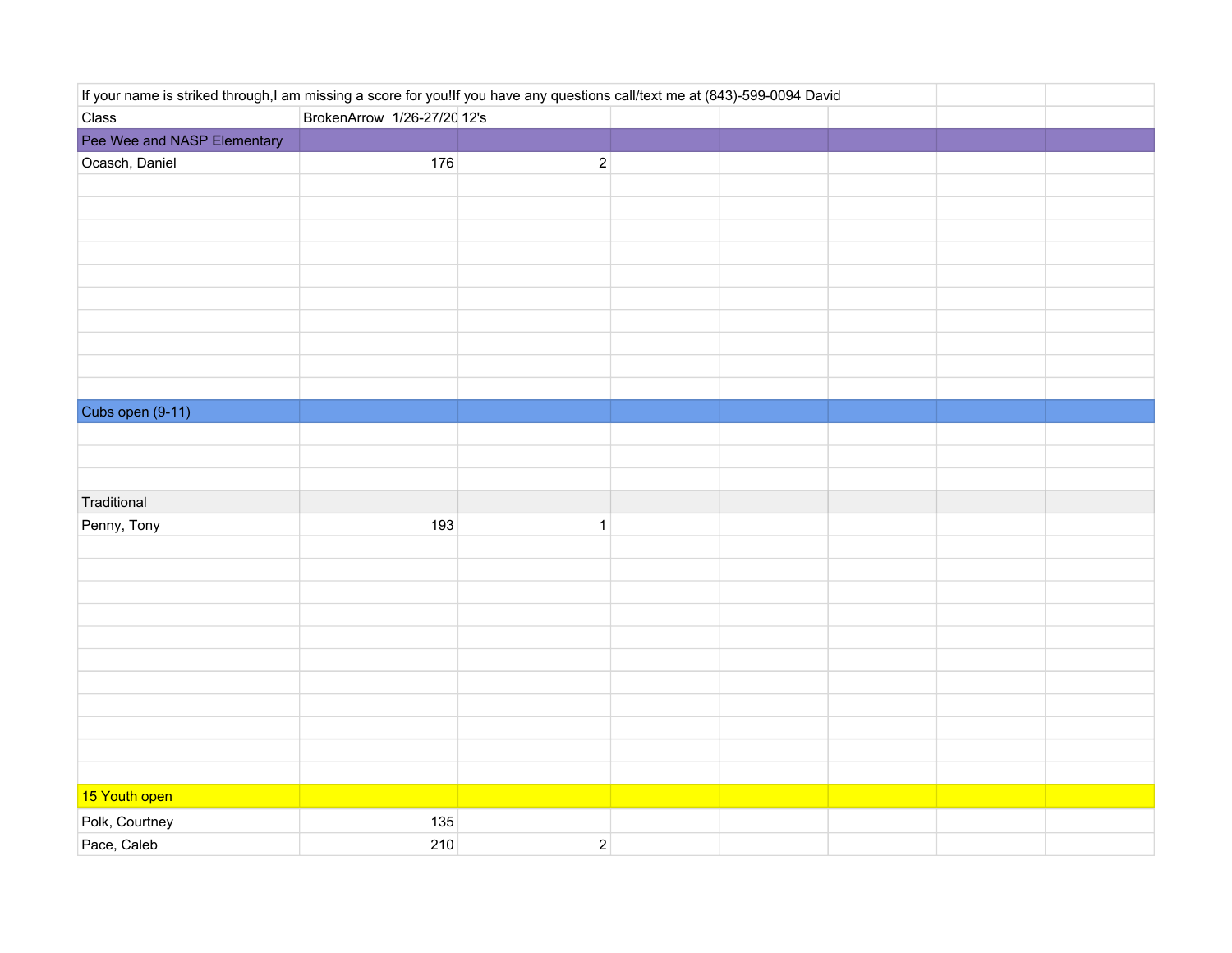| If your name is striked through,I am missing a score for you!If you have any questions call/text me at (843)-599-0094 David |                             |                           |  |  |  |
|-----------------------------------------------------------------------------------------------------------------------------|-----------------------------|---------------------------|--|--|--|
| Class                                                                                                                       | BrokenArrow 1/26-27/20 12's |                           |  |  |  |
|                                                                                                                             |                             |                           |  |  |  |
|                                                                                                                             |                             |                           |  |  |  |
| 14 Women's Bowhunter                                                                                                        |                             |                           |  |  |  |
| Ruggiero, Anna                                                                                                              | 200                         | $\mathbf{1}$              |  |  |  |
| Rowe, Buffy                                                                                                                 | 212                         | $\sqrt{2}$                |  |  |  |
|                                                                                                                             |                             |                           |  |  |  |
|                                                                                                                             |                             |                           |  |  |  |
|                                                                                                                             |                             |                           |  |  |  |
|                                                                                                                             |                             |                           |  |  |  |
|                                                                                                                             |                             |                           |  |  |  |
|                                                                                                                             |                             |                           |  |  |  |
|                                                                                                                             |                             |                           |  |  |  |
|                                                                                                                             |                             |                           |  |  |  |
| <b>Bowhunter Novice</b>                                                                                                     |                             |                           |  |  |  |
|                                                                                                                             |                             |                           |  |  |  |
|                                                                                                                             |                             |                           |  |  |  |
|                                                                                                                             |                             |                           |  |  |  |
|                                                                                                                             |                             |                           |  |  |  |
|                                                                                                                             |                             |                           |  |  |  |
|                                                                                                                             |                             |                           |  |  |  |
| 12 Male Bowhunter                                                                                                           |                             |                           |  |  |  |
| Polk, Jacob                                                                                                                 | 152                         | $\mathbf{1}$              |  |  |  |
| Rowe, JD                                                                                                                    | 235                         | $\mathbf 5$               |  |  |  |
| Helmey, Ralph                                                                                                               | 233                         | $\ensuremath{\mathsf{3}}$ |  |  |  |
| Marion, Tyler                                                                                                               | 220                         | $\sqrt{2}$                |  |  |  |
| Pace, William                                                                                                               | 233                         | $\sqrt{2}$                |  |  |  |
| Ocassek, Adam                                                                                                               | 254                         | $\boldsymbol{7}$          |  |  |  |
| Bowen, Tom                                                                                                                  | 154                         | $\mathbf 5$               |  |  |  |
| Engle, Jacob                                                                                                                | 221                         | $\mathbf 5$               |  |  |  |
| Scheidt, Pete                                                                                                               | 240                         | $\mathbf 1$               |  |  |  |
| Patton, Anthony                                                                                                             | 245                         | $\boldsymbol{2}$          |  |  |  |
|                                                                                                                             |                             |                           |  |  |  |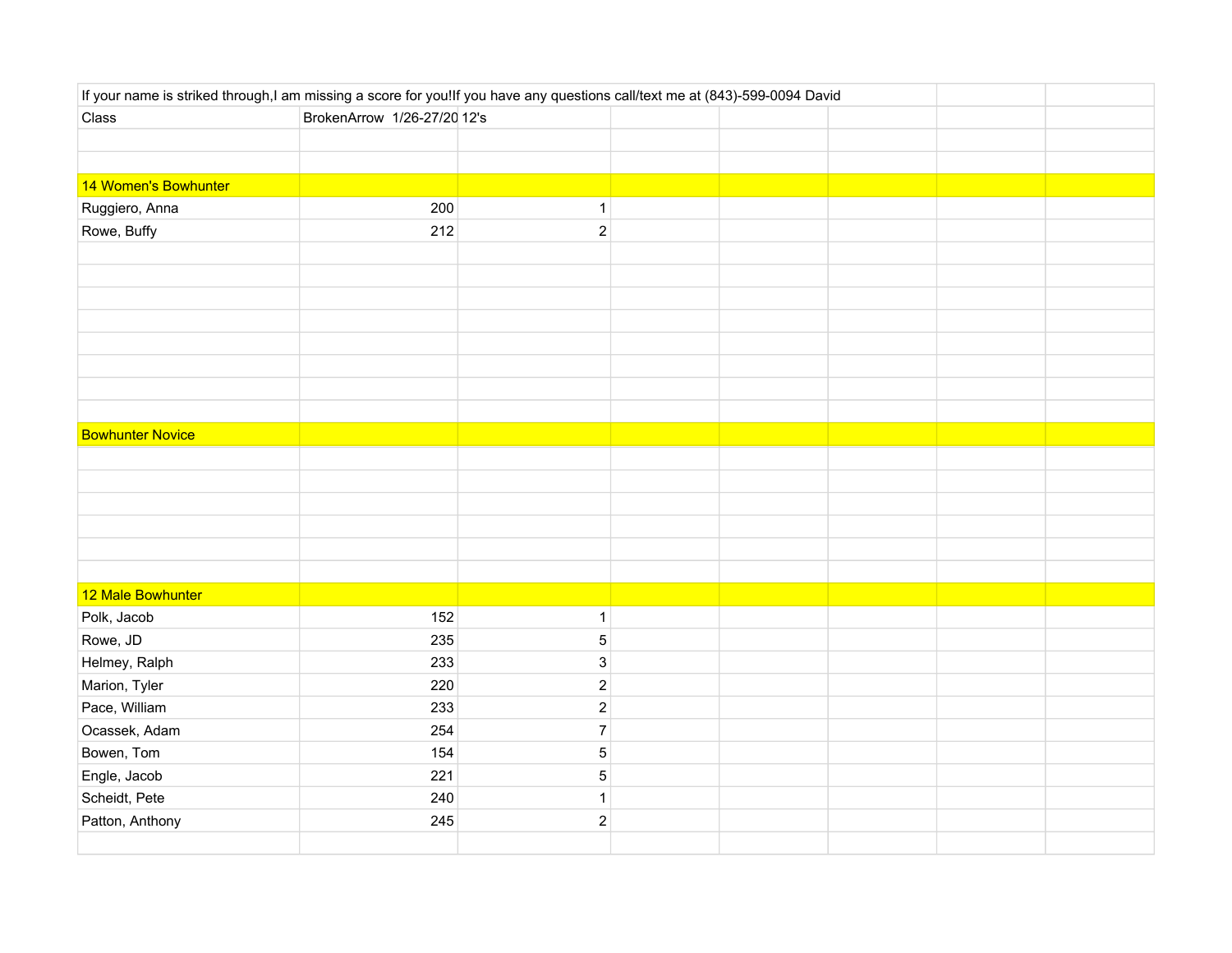| If your name is striked through,I am missing a score for you!If you have any questions call/text me at (843)-599-0094 David |                             |                         |  |  |  |  |  |
|-----------------------------------------------------------------------------------------------------------------------------|-----------------------------|-------------------------|--|--|--|--|--|
| Class                                                                                                                       | BrokenArrow 1/26-27/20 12's |                         |  |  |  |  |  |
|                                                                                                                             |                             |                         |  |  |  |  |  |
|                                                                                                                             |                             |                         |  |  |  |  |  |
|                                                                                                                             |                             |                         |  |  |  |  |  |
|                                                                                                                             |                             |                         |  |  |  |  |  |
| Known 40 (Senior)                                                                                                           |                             |                         |  |  |  |  |  |
|                                                                                                                             |                             |                         |  |  |  |  |  |
|                                                                                                                             |                             |                         |  |  |  |  |  |
|                                                                                                                             |                             |                         |  |  |  |  |  |
|                                                                                                                             |                             |                         |  |  |  |  |  |
|                                                                                                                             |                             |                         |  |  |  |  |  |
|                                                                                                                             |                             |                         |  |  |  |  |  |
|                                                                                                                             |                             |                         |  |  |  |  |  |
|                                                                                                                             |                             |                         |  |  |  |  |  |
| Women's Known 40                                                                                                            |                             |                         |  |  |  |  |  |
| Lanigan, Betty                                                                                                              | 209                         | $\mathbf{1}$            |  |  |  |  |  |
|                                                                                                                             |                             |                         |  |  |  |  |  |
|                                                                                                                             |                             |                         |  |  |  |  |  |
|                                                                                                                             |                             |                         |  |  |  |  |  |
|                                                                                                                             |                             |                         |  |  |  |  |  |
| Women Known                                                                                                                 |                             |                         |  |  |  |  |  |
|                                                                                                                             |                             |                         |  |  |  |  |  |
|                                                                                                                             |                             |                         |  |  |  |  |  |
|                                                                                                                             |                             |                         |  |  |  |  |  |
| Known 40 Outlaw                                                                                                             |                             |                         |  |  |  |  |  |
| Christopher, Landon                                                                                                         | 219                         | $\overline{\mathbf{4}}$ |  |  |  |  |  |
|                                                                                                                             |                             |                         |  |  |  |  |  |
|                                                                                                                             |                             |                         |  |  |  |  |  |
|                                                                                                                             |                             |                         |  |  |  |  |  |
|                                                                                                                             |                             |                         |  |  |  |  |  |
|                                                                                                                             |                             |                         |  |  |  |  |  |
|                                                                                                                             |                             |                         |  |  |  |  |  |
|                                                                                                                             |                             |                         |  |  |  |  |  |